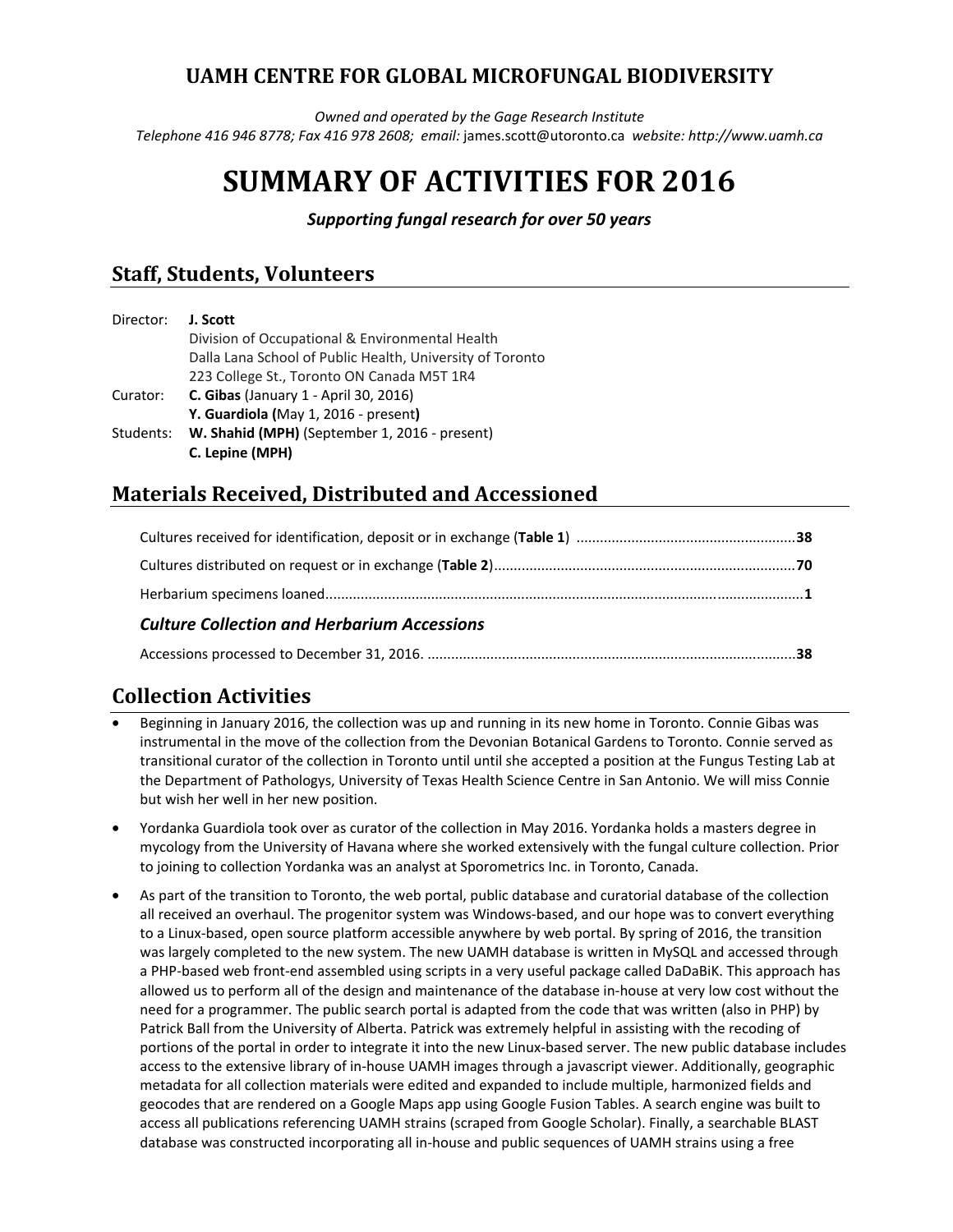software package called SequenceServer. We hope that all of these upgrades enhance the user experience and provided for increased value and accessibility to UAMH strains.

- 70 isolates were distributed for research purposes to scientists in universities, government and industry consisting of 59 distributed within Canada and the US, and 11 sent internationally (**Tables 1 and 2**). 46 isolates were supplied to the non-profit sector and 24 were provided to the for-profit/ industrial sector.
- 1 herbarium specimen was loaned (S. Boonmee, Mae Fah Luang University, Thailand)
- 38 strains received for deposit consisting of:
	- o 14 strain from Dr. J. Scott
	- o 21 strains from Dr. R. Summerbell (Sporometrics Inc., Toronto, ON)
	- o 2 strains Dr. W. Untereiner (Brandon University, Brandon MB), and
	- o 1 strain from Dr. J. Yoder (Wittenberg University, Springfield, OH).
- 78 articles published in 2016 cited strains from UAMH including peer-reviewed journal articles, book chapters, dissertations and patents. A total of 184 UAMH strains were referenced in publications in 2016 (148 unique strains were cited including some strain numbers that were referenced multiple times independently in different articles). Three articles published in 2016 included general reference to the UAMH collection.
- 12,198 sequences relating to UAMH strains were released on GenBank in 2016.

# **Financial Support (\$CAD)**

#### *Cash*

| <i><b>TOTAL FUNDING</b></i>                                      |        |
|------------------------------------------------------------------|--------|
| Curator salary (May - December, 2016, from Sporometrics Inc.)    | 51,264 |
| Curator salary (January - March, 2016, from Sporometrics Inc.)   | 19,807 |
| Curator salary (January - March, 2016, from Univ of Alberta)     | 11.717 |
| In kind                                                          |        |
| Income from all services (cultures distributed, identifications) | 13.716 |
| Grant funding                                                    | 0      |

## **Other Activities**

## **In-House and Collaborative Research**

#### *Refereed Journal Articles Published*

JA Scott, RC Summerbell. Biology of the Whiskey Fungus. In: Biology of Microfungi - Fungal Biology Series, DW Li (ed), Springer: New York NY, pp 413-428, 2016. **Strain(s) cited:** UAMH 10808

JA Scott, JO Ewaze, RC Summerbell et al. 2016. Multilocus DNA sequencing of the whiskey fungus reveals a continental-scale speciation pattern. Persoonia 37: 13-20.  **Strain(s):** UAMH 10761; UAMH 10762; UAMH 10763; UAMH 10764; UAMH 10808; UAMH 10809; UAMH 10810; UAMH 10811; UAMH 10812; UAMH 10814; UAMH 10839; UAMH 11550; UAMH 11551; UAMH 11552; UAMH 11553; UAMH 11554; UAMH 11555; UAMH 11556; UAMH 11557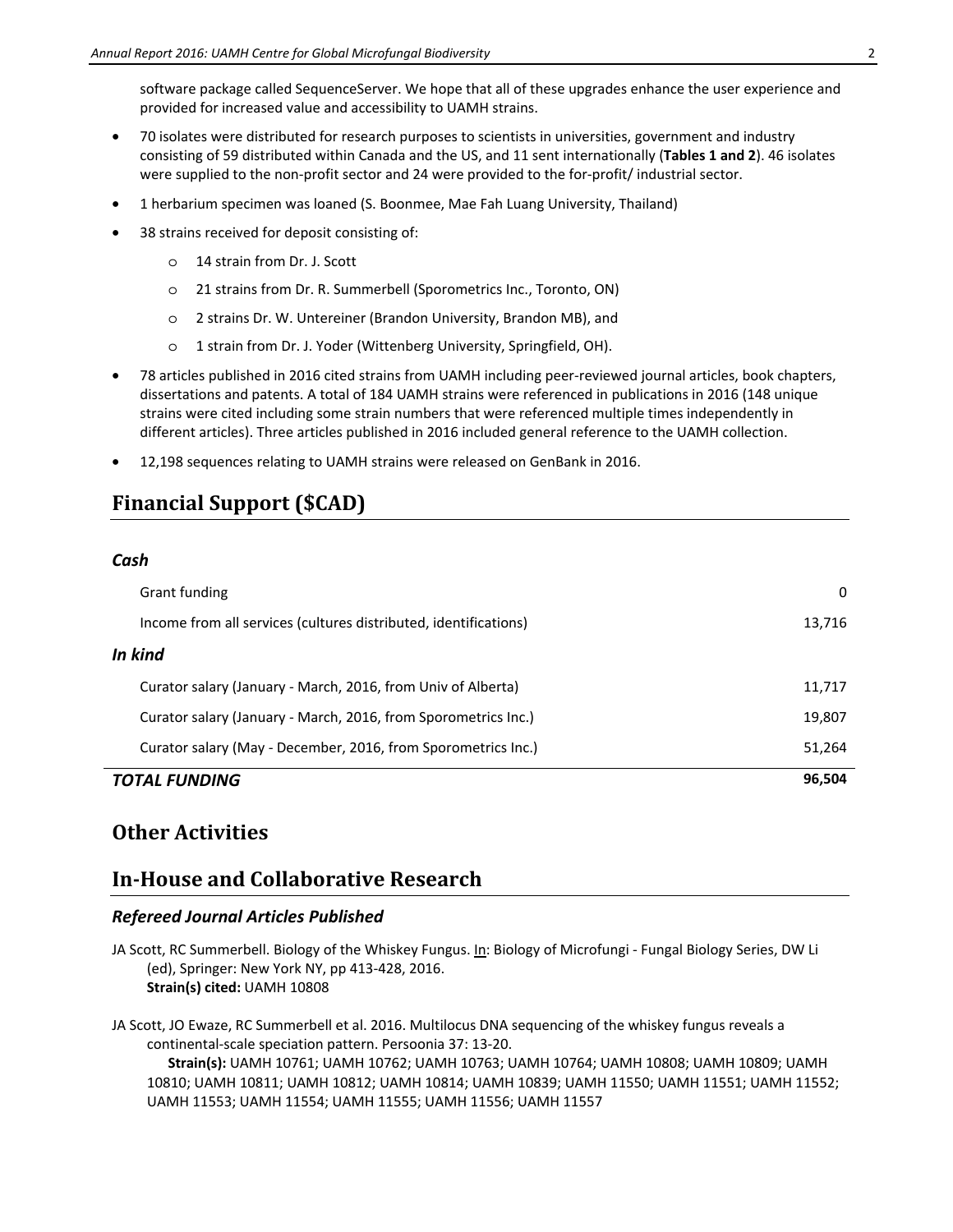# **Additional Publications Citing UAMH Cultures or Assistance**

- 1. S Akanuma, A Yamagishi. 2016. A strategy for designing thermostable enzymes by reconstructing ancestral sequences possessed by ancient life. Biotechnology of Extremophiles: Grand Challenges in Biology and Biotechnology 1: 581-596.  **Strain(s):** UAMH 3641
- 2. Y Anwar, AAEL Hanafy, JSM Sabir, SM Al-Garni, MMM Ahmed. 2016. Microbes using PAHs as energy source: relationship with diseases. Research Journal of Biotechnology 11(9): 94-109.  **Strain(s):** UAMH 8260
- 3. L Bernier. 2016. Genome-wide analysis of parasitic fitness traits in a non-model tree pathogen. Canadian Journal of Plant Pathology 32(2): 153-163.  **Strain(s):** UAMH 11346
- 4. IM Bilto, G Hausner. 2016. The diversity of mtDNA rns introns among strains of *Ophiostoma piliferum*, *Ophiostoma pluriannulatum* and related species. SpringerPlus 5: 1408.  **Strain(s):** UAMH 2024; UAMH 7233; UAMH 7459; UAMH 9556; UAMH 9557; UAMH 9559; UAMH 9695
- 5. A Boonloed, GL Weber, KM Ramzy, VR Dias et al. 2016. Centrifugal partition chromatography: A preparative tool for isolation and purification of xylindein from *Chlorociboria aeruginosa*. Journal of Chromatography A 1478: 19-25.

 **Strain(s):** UAMH 11657

- 6. KL Boundy-Mills, E Glantschnig, IN Roberts, A Yurkov et al. 2016. Yeast culture collections in the twenty-first century: New opportunities and challenges. Yeast 33 Special Issue (7): 243-260.  **Strain(s):** UAMH collection
- 7. EM Brown, LR McTaggart, SX Zhang, DE Low et al. 2016. Correction: Phylogenetic analysis reveals a cryptic species *Blastomyces gilchristii*, sp. nov. within the human pathogenic fungus *Blastomyces dermatitidis*. PLOS ONE.

 **Strain(s):** UAMH 4042; UAMH 5634; UAMH 5635; UAMH 5584; UAMH 7800; UAMH 10245; UAMH 10246; UAMH 12051

8. JA Cale, RM Collignon, JG Klutsch, SS Kanekar et al. 2016. Fungal volatiles can act as carbon sources and semiochemicals to mediate interspecific interactions among bark beetle-associated fungal symbionts. PLOS ONE 11(9): e0162197.

 **Strain(s):** UAMH 4838

9. PA Campos, LN Levin, SA Wirth. 2016. Heterologous production, characterization and dye decolorization ability of a novel thermostable laccase isoenzyme from *Trametes trogii* BAFC 463. Process Biochemistry 51(7): 895- 903.

 **Strain(s):** UAMH 8260

- 10. Y Chen, SF Ran, DQ Dai, Y Wang, KD Hyde, YM Wu et al. 2016. Mycosphere Essays 2. *Myrothecium*. Fungal Diversity 7(1): 64-80.  **Strain(s):** UAMH 6417; UAMH 6594
- 11. RVK Cochrane, R Sanichar, GR Lambkin et al. 2016. Production of new Cladosporin analogues by reconstitution of the polyketide synthases responsible for the biosynthesis of this antimalarial agent. Angewandte Chemie 128(2): 674-678.

 **Strain(s):** UAMH 5063

12. P Coelho, MMY Chen, P Meinhold, CM Cho, V Bui et al. 2016. Synthesis of olefinic alcohols via enzymatic terminal hydroxylation. US Patent 20,160,108,436.  **Strain(s):** UAMH 1704; UAMH 7654; UAMH 10762; UAMH 11150; UAMH 11346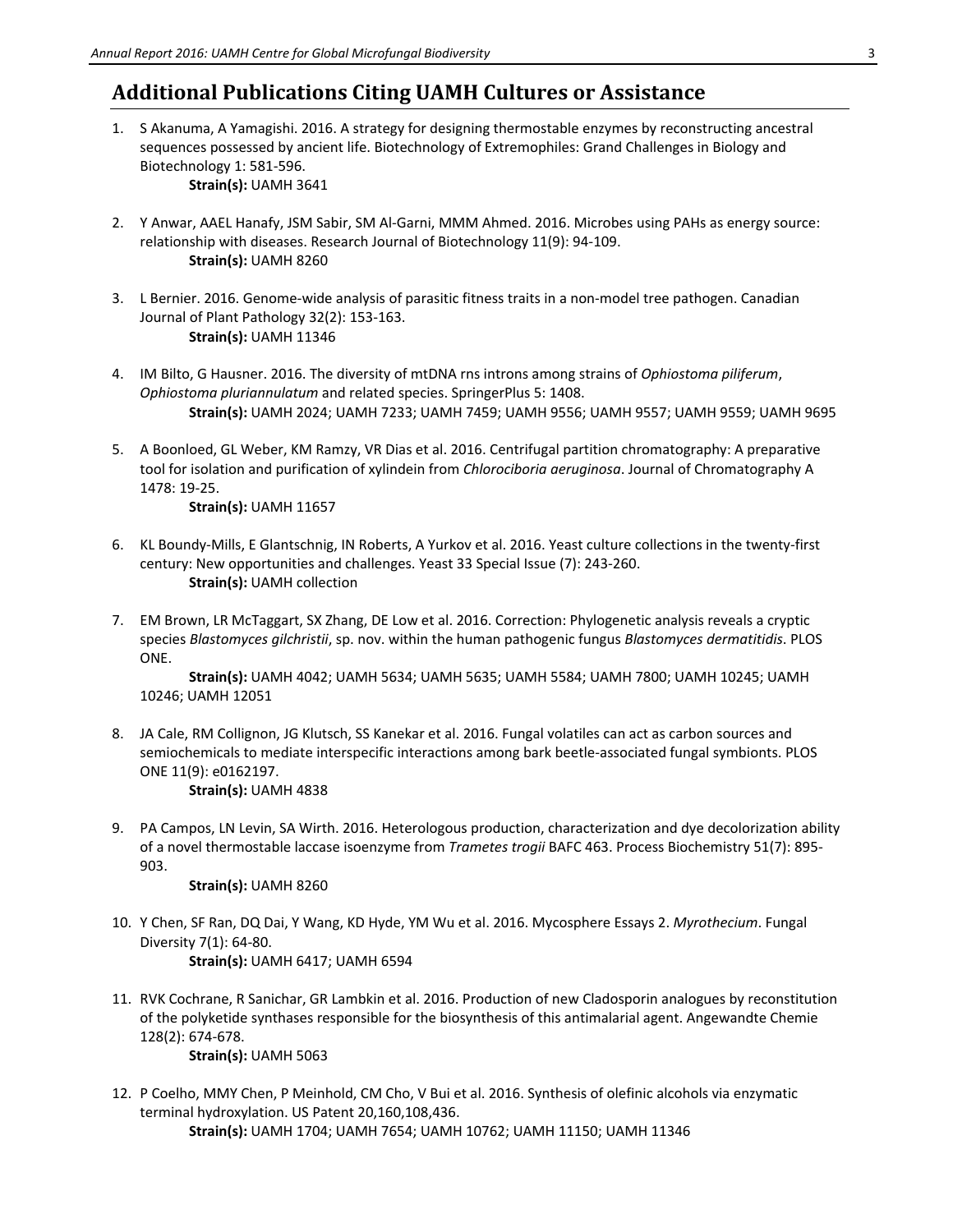- 13. S Covino, T Stella, T Cajthaml. 2016. Mycoremediation of organic pollutants: principles, opportunities, and pitfalls. Fungal Applications in Sustainable Environmental Biotechnology (Fungal Biology Series) pp 185-231.  **Strain(s):** UAMH 8260
- 14. DQ Dai, R Phookamsak, NN Wijayawardene, WJ Li et al. 2016. Bambusicolous fungi. Fungal Diversity 1-105.  **Strain(s):** unknown
- 15. A de Errasti, ZW de Beer, MPA Coetzee, J Roux et al. 2016. Three new species of Ophiostomatales from *Nothofagus* in Patagonia. Mycological Progress 15: 17.  **Strain(s):** UAMH 9559
- 16. GS de Hoog, K Dukik, M Monod, A Packeu, D Stubbe et al. 2016. Toward a novel multilocus phylogenetic taxonomy for the dermatophytes. Mycopathologia DOI 10.1007/s11046-016-0073-9.  **Strain(s):** UAMH 873; UAMH 2534; UAMH 2620; UAMH 2820; UAMH 3244; UAMH 3367; UAMH 3368; UAMH 3431; UAMH 3441; UAMH 3442
- 17. I Desance. 2016. The Biotransformation of bitumen. MSc Thesis, University of Calgary.  **Strain(s):** UAMH 6944; UAMH 8168; UAMH 11620
- 18. LB Duff, TM Urichuk, LN Hodgins, JR Young. 2016. Diversity of fungi from the mound nests of *Formica ulkei* and adjacent non-nest soils. Canadian Journal of Microbiology 62(7): 562-571.  **Strain(s):** UAMH 11867; UAMH 11868
- 19. M Ferhan. 2016. Investigation of biological process for the conversion of bark biomass to bio-based polyphenols. PhD Thesis, University of Toronto.  **Strain(s):** UAMH 7992; UAMH 11209
- 20. G Friebes, WM Jaklitsch, S García, H Voglmayr. 2016. *Lopadostoma taeniosporum* revisited and a new species of *Coniochaeta*. Sydowia 68: 87-97.  **Strain(s):** UAMH 11702
- 21. VA Funk, NJ Turland. 2016. Institutional Votes at the XIX International Botanical Congress, Shenzhen, 2017: Report of the Special Committee on Institutional Votes. Taxon 65(6): 1449-1454.  **Strain(s):** UAMH collection
- 22. GM Gadd. 2016. Fungi and industrial pollutants. Environmental and Microbial Relationships, The Mycota IV: 99- 125.

 **Strain(s):** UAMH 8260

- 23. YK Goh, NF Marzuki, TK Goh, SY Tan, YK Goh, KJ Goh. 2016. Mycoparasitic *Scytalidium parasiticum* as a potential biocontrol agent against *Ganoderma boninense* basal stem rot in oil palm. Biocontrol Science and Technology 26(10): 1352-1365.  **Strain(s):** UAMH 10321; UAMH 10840
- 24. G Grunewaldt-Stöcker, H von Alten. 2016. Is the root-colonizing endophyte *Acremonium strictum* an ericoid mycorrhizal fungus?. Mycorrhiza 26(5): 429-440.  **Strain(s):** UAMH 6563
- 25. JG Han, MW Hyun, CS Kim, JW Jo, JH Cho, KH Lee et al. 2016. Species identity of *Phellinus linteus* (sanghuang) extensively used as a medicinal mushroom in Korea. Journal of Microbiology 54(4): 290-295.  **Strain(s):** UAMH 10376
- 26. MA Hanson, PT Hamilton, SJ Perlman. 2016. Immune genes and divergent antimicrobial peptides in flies of the subgenus *Drosophila*. BMC Evolutionary Biology 16: 228.  **Strain(s):** UAMH 1514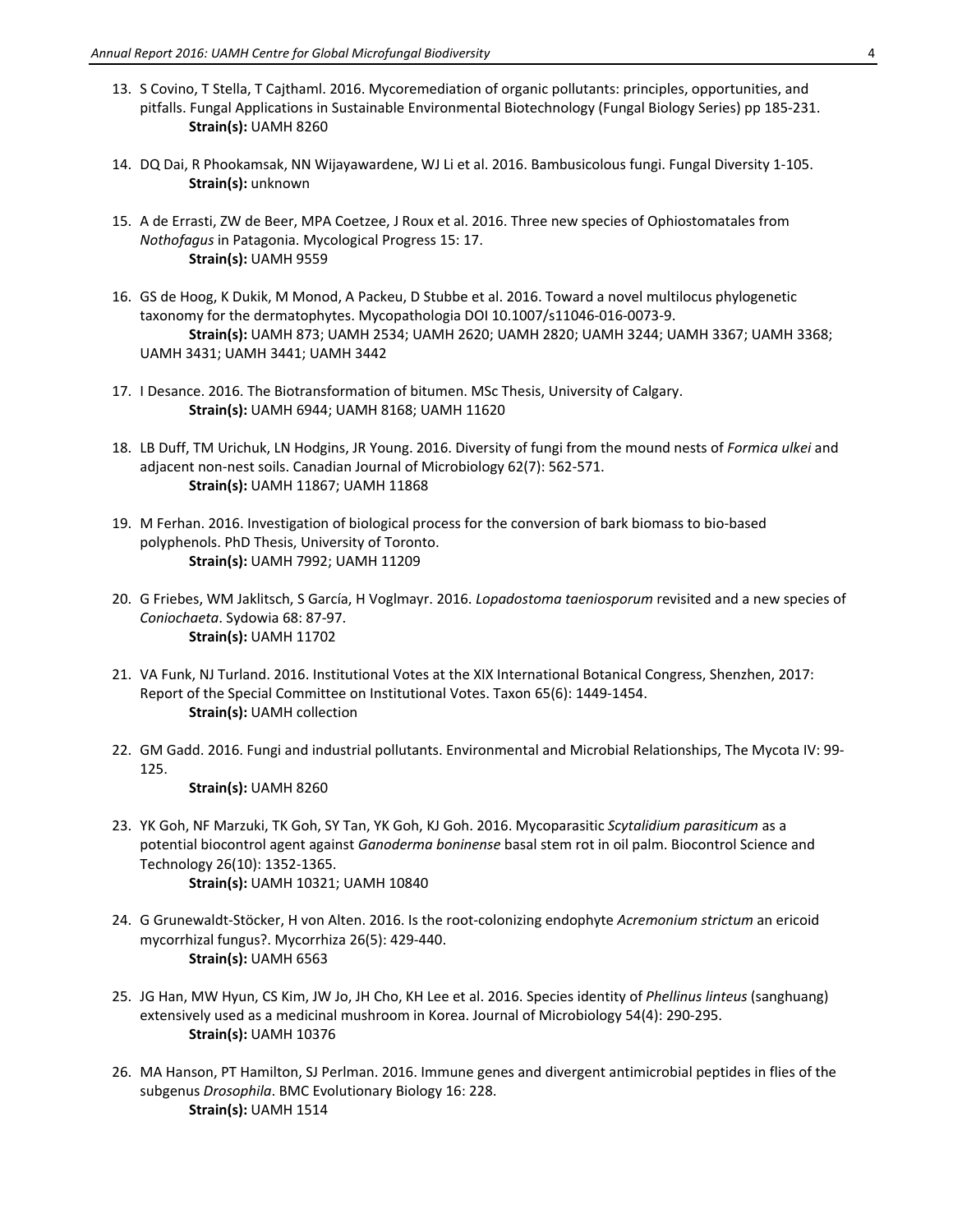- 27. VA Hernandez, F Galleguillos, S Robinson. 2016. Fungal pigments from spalting fungi attenuating blue stain in *Pinus* spp. International Biodeterioration & Biodegradation 107: 154-157.  **Strain(s):** UAMH 11517; UAMH 10320; UAMH 11657
- 28. EM Hinsch, SC Robinson. 2016. Mechanical color reading of wood-staining fungal pigment textile dyes: an alternative method for determining colorfastness. Coatings, 6(3): 25.  **Strain(s):** UAMH 10320; UAMH 11517; UAMH 11657
- 29. NH Hoang, ME Kane, EN Radcliffe, LW Zettler et al. 2016. Comparative seed germination and seedling development of the ghost orchid, *Dendrophylax lindenii* (*Orchidaceae*), and molecular identification of its mycorrhizal fungus from South Florida. Annals of Botany mcw220: 1-5.  **Strain(s):** UAMH 11750
- 30. C Hori, D Cullen. 2016. Prospects for bioprocess development based on recent genome advances in lignocellulose degrading basidiomycetes. Gene Expression Systems in Fungi: Advancements and Applications (Fungal Biology Series), pp 161-181.  **Strain(s):** UAMH 8260
- 31. S Humphrey, S Alexander, HJ Ha. 2016. Detection of *Paranannizziopsis australasiensis* in tuatara (*Sphenodon punctatus*) using fungal culture and a generic fungal PCR. New Zealand Veterinary Journal 64(5): 298-300.  **Strain(s):** UAMH collection
- 32. D Isola, L Zucconi, S Onofri, G Caneva, GS de Hoog et al. 2016. Extremotolerant rock inhabiting black fungi from Italian monumental sites. Fungal Diversity 76(1): 75-96.  **Strain(s):** UAMH 10396; UAMH 11090
- 33. T Jagielski, M Sandoval-Denis, J Yu, L Yao, Z Bakuła et al. 2016. Molecular taxonomy of scopulariopsis-like fungi with description of new clinical and environmental species. Fungal Biology 120(4): 586-602.  **Strain(s):** UAMH 952; UAMH 2643; UAMH 9140; UAMH 9169
- 34. S Jančič, JC Frisvad, D Kocev, C Gostinčar, S Džeroski et al. 2016. Production of secondary metabolites in extreme environments: food-and airborne *Wallemia* spp. produce toxic metabolites at hypersaline conditions. PLOS ONE.

 **Strain(s):** UAMH 2757; UAMH 6689

35. S Jančič, P Zalar, D Kocev, HJ Schroers, S Džeroski et al. 2016. Halophily reloaded: new insights into the extremophilic life-style of *Wallemia* with the description of *Wallemia hederae* sp. nov. Fungal Diversity 76(1): 97-118.

 **Strain(s):** UAMH 2817; UAMH 2651; UAMH 2757; UAMH 6689

- 36. T Kadri, T Rouissi, SK Brar, M Cledon, S Sarma et al. 2016. Biodegradation of polycyclic aromatic hydrocarbons (PAHs) by fungal enzymes: A review. Journal of Environmental Sciences, DOI: 10.1016/j.jes.2016.08.023.  **Strain(s):** UAMH 8260
- 37. AKS Kameshwar, W Qin. 2016. Qualitative and quantitative methods for isolation and characterization of ligninmodifying enzymes secreted by microorganisms. BioEnergy Research 9: 1-19.  **Strain(s):** UAMH 8260
- 38. DG Knapp, GM Kovács. 2016. Interspecific metabolic diversity of root colonizing endophytic fungi revealed by enzyme activity tests. FEMS Microbiology Ecology 92 (12): fiw190.  **Strain(s):** UAMH 1403; UAMH 1523; UAMH 8151
- 39. A Kohler, F Martin. 2016. The evolution of the mycorrhizal lifestyles–a genomic perspective. In: Molecular Mycorrhizal Symbiosis, Wiley (F Martin, ed.).  **Strain(s):** UAMH 7357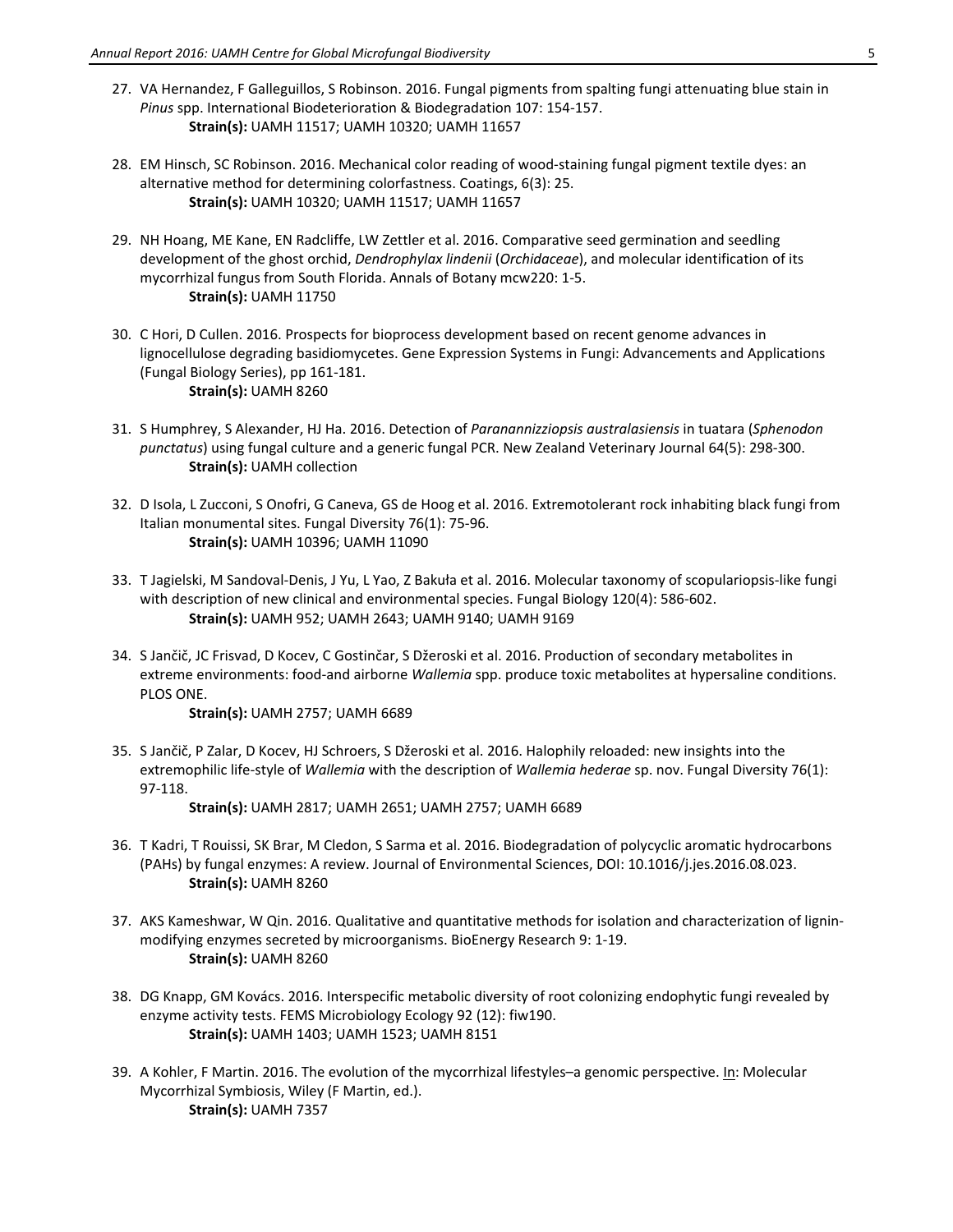- 40. RD Koyani, R Vazquez-Duhalt. 2016. Laccase encapsulation in chitosan nanoparticles enhances the protein stability against microbial degradation. Environmental Science and Pollution Research 23(18): 18850-18857.  **Strain(s):** UAMH 8260
- 41. L Lah, U Löber, T Hsiang, S Hartmann. 2016. A genomic comparison of putative pathogenicity-related gene families in five members of the *Ophiostomatales* with different lifestyles. Fungal Biology dx.doi.org/10.1016/j.funbio.2016.12.002.  **Strain(s):** UAMH 11346
- 42. Q Li, C Chen, P Penttinen, C Xiong, L Zheng, W Huang. 2016. Microbial diversity associated with *Tricholoma matsutake* fruiting bodies. Microbiology 85(5): 531-539.  **Strain(s):** UAMH 10998
- 43. J Li, J Peng, Y Zhang, Y Ji, H Shi, L Mao et al. 2016. Removal of triclosan via peroxidases-mediated reactions in water: Reaction kinetics, products and detoxification. Journal of Hazardous Materials 310: 152-160.  **Strain(s):** UAMH 8260
- 44. DW Li, NP Schultes, C Vossbrinck. 2016. *Olpitrichum sphaerosporum*: a new USA record and phylogenetic placement. Mycotaxon 131(1): 123-133.  **Strain(s):** UAMH 11865
- 45. CG Lin, Y Chen, EHC McKenzie, DJ Bhat et al. 2016. The genus *Fusariella*. Mycological Progress 15: 1313-1326.  **Strain(s):** UAMH 6417
- 46. JM Lorch, S Knowles, JS Lankton, K Michell et al. 2016. Snake fungal disease: an emerging threat to wild snakes. Phil. Trans. R. Soc. B, 371(1709): 20150457.  **Strain(s):** UAMH 11863
- 47. H Madrid, M Hernández-Restrepo, J Gené, J Cano et al. 2016. New and interesting chaetothyrialean fungi from Spain. Mycological Progress 15(10): 1179-1201.  **Strain(s):** UAMH 10998
- 48. D Malloch, L Sigler, S Hambleton, KJ Vanderwolf et al. 2016. Fungi associated with hibernating bats in New Brunswick caves: the genus *Leuconeurospora*. Botany 94(12): 1171-1181.  **Strain(s):** UAMH 9397
- 49. NJ Masters, S Alexander, B Jackson, L Sigler et al. 2016. Dermatomycosis caused by *Paranannizziopsis australasiensis* in five tuatara (*Sphenodon punctatus*) and a coastal bearded dragon (*Pogona barbata*) in a zoological collection in New Zealand. New Zealand Veterinary Journal 64(5): 301-307.  **Strain(s):** UAMH 11644; UAMH 11645; UAMH 11665; UAMH 11719
- 50. J Meng, X Wang, D Xu, X Fu, X Zhang, D Lai, L Zhou et al. 2016. Sorbicillinoids from fungi and their bioactivities. Molecules 21(6): 715.  **Strain(s):** UAMH 4159
- 51. DJ Midgley, CP Rosewarne, P Greenfield, D Li et al. 2016. Genomic insights into the carbohydrate catabolism of *Cairneyella variabilis* gen. nov. sp. nov., the first reports from a genome of an ericoid mycorrhizal fungus from the southern hemisphere. Mycorrhiza 26(4): 345-352.  **Strain(s):** UAMH 5794; UAMH 8861; UAMH 9525; UAMH 10107; UAMH 10294
- 52. C Montalva, K Collier, LFN Rocha, PW Inglis, RB Lopes et al. 2016. A natural fungal infection of a sylvatic cockroach with *Metarhizium blattodeae* sp. nov., a member of the *M. flavoviride* species complex. Fungal Biology 120(5): 655-665.

```
 Strain(s): UAMH 11028
```
53. JP Munyampundu, YP Xu, XZ Cai. 2016. Phi class of glutathione S-transferase gene superfamily widely exists in nonplant taxonomic groups. Evolutionary Bioinformatics Online 12: 59-71.  **Strain(s):** UAMH 7357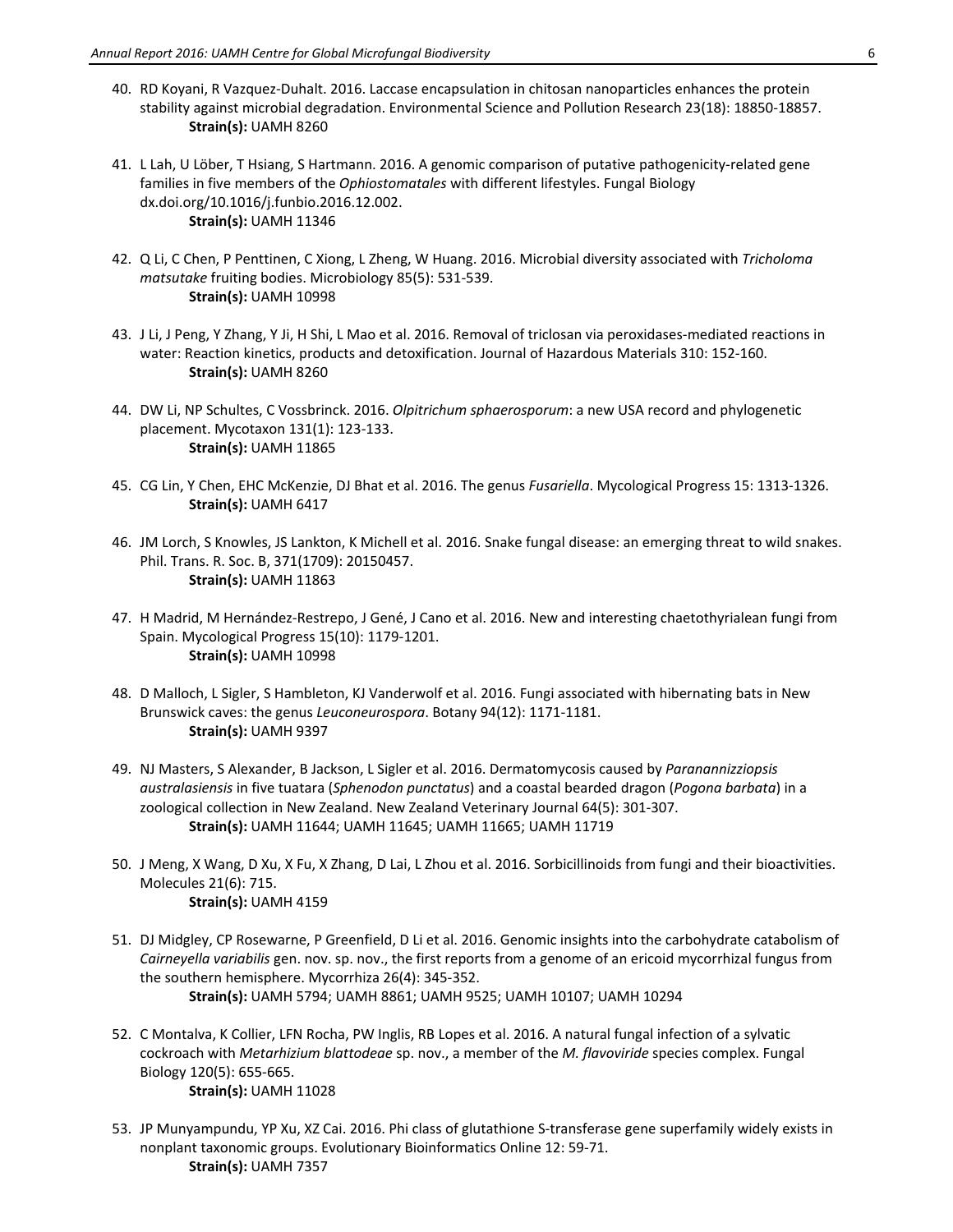- 54. KP Ng, CL Chan, SM Yew, SK Yeo, YF Toh, HK Looi et al. 2016. Identification and characterization of *Daldinia eschscholtzii* isolated from skin scrapings, nails, and blood. PeerJ 4: e2637.  **Strain(s):** UAMH 7406; UAMH 11227
- 55. GE Ortiz, DG Noseda, MC Ponce Mora et al. 2016. A comparative study of new *Aspergillus* strains for proteolytic enzymes production by solid state fermentation. Enzyme Research 3016149: 1-11.  **Strain(s):** UAMH 1623
- 56. SC Paulo. 2016. New structural insights into Golgi Reassembly and Stacking Protein (GRASP) in solution. Scientific Reports 6: 29976 (Supplemental Information).  **Strain(s):** UAMH 11346
- 57. L Paun. 2016. UV-und Transposon-vermittelte Mutagenese mariner und terrestrischer Ascomyceten. Dissertation: Mathematisch-Naturwissenschaftliche Fakultät.  **Strain(s):** UAMH 11346
- 58. MSC Pedras, A Abdoli. 2016. Biotransformation of rutabaga phytoalexins by the fungus *Alternaria brassicicola*: Unveiling the first hybrid metabolite derived from a phytoalexin and a fungal polyketide. Bioorganic & Medicinal Chemistry 25: 557-567.  **Strain(s):** UAMH 7474
- 59. M Réblová, WA Untereiner, V Štěpánek, W Gams. 2016. Disentangling *Phialophora* section *Catenulatae*: disposition of taxa with pigmented conidiophores and recognition of a new subclass, *Sclerococcomycetidae* (*Eurotiomycetes*). Mycological Progress 16(1): 27-46.  **Strain(s):** UAMH 9756
- 60. P Romón, A Goldarazena, JC Iturrondobeitia. 2016. Variation in virulence of *Beauveria bassiana* and *B. pseudobassiana* to the pine weevil *Pissodes nemorensis* in relation to mycelium characteristics and virulence genes. Fungal Biology dx.doi.org/10.1016/j.funbio.2016.11.008.  **Strain(s):** UAMH 298; UAMH 299; UAMH 301; UAMH 1069; UAMH 1076; UAMH 4510
- 61. M Sandoval-Denis, J Gené, DA Sutton, JF Cano-Lira et al. 2016. Redefining *Microascus*, *Scopulariopsis* and allied genera. Persoonia 36: 1-36.

 **Strain(s):** UAMH 2643; UAMH 5592; UAMH 7879; UAMH 8710; UAMH 8848; UAMH 8858; UAMH 9029; UAMH 9169

- 62. M Sandoval-Denis, J Guarro, JF Cano-Lira, DA Sutton et al. 2016. Phylogeny and taxonomic revision of *Microascaceae* with emphasis on synnematous fungi. Studies in Mycology 83: 193-233.  **Strain(s):** UAMH 1348; UAMH 1532; UAMH 3585; UAMH 9126; UAMH 9209; UAMH 9365
- 63. M Schlegel, M Münsterkötter, U Güldener et al. 2016. Globally distributed root endophyte *Phialocephala subalpina* links pathogenic and saprophytic lifestyles. BMC Genomics 17: 1015.  **Strain(s):** UAMH 11012
- 64. E Sobek. 2016. Composition, device, and method for biological air sampling. US Patent 20,160,032,352.  **Strain(s):** UAMH 7863
- 65. Y Su, H Xian, S Shi, C Zhang, SMN Manik, J Mao et al. 2016. Biodegradation of lignin and nicotine with white rot fungi for the delignification and detoxification of tobacco stalk. BMC Biotechnology 16: 81.  **Strain(s):** UAMH 8260
- 66. Y Su, H Zhang, S Shi12, SMN Manik, J Mao et al. 2016. Selective remove of lignin in tobacco stalk by *Bacillus* and its laccase producing characteristic. International Journal of Simulation - Systems, Science & Technology 17(29): 1-5.

 **Strain(s):** UAMH 8260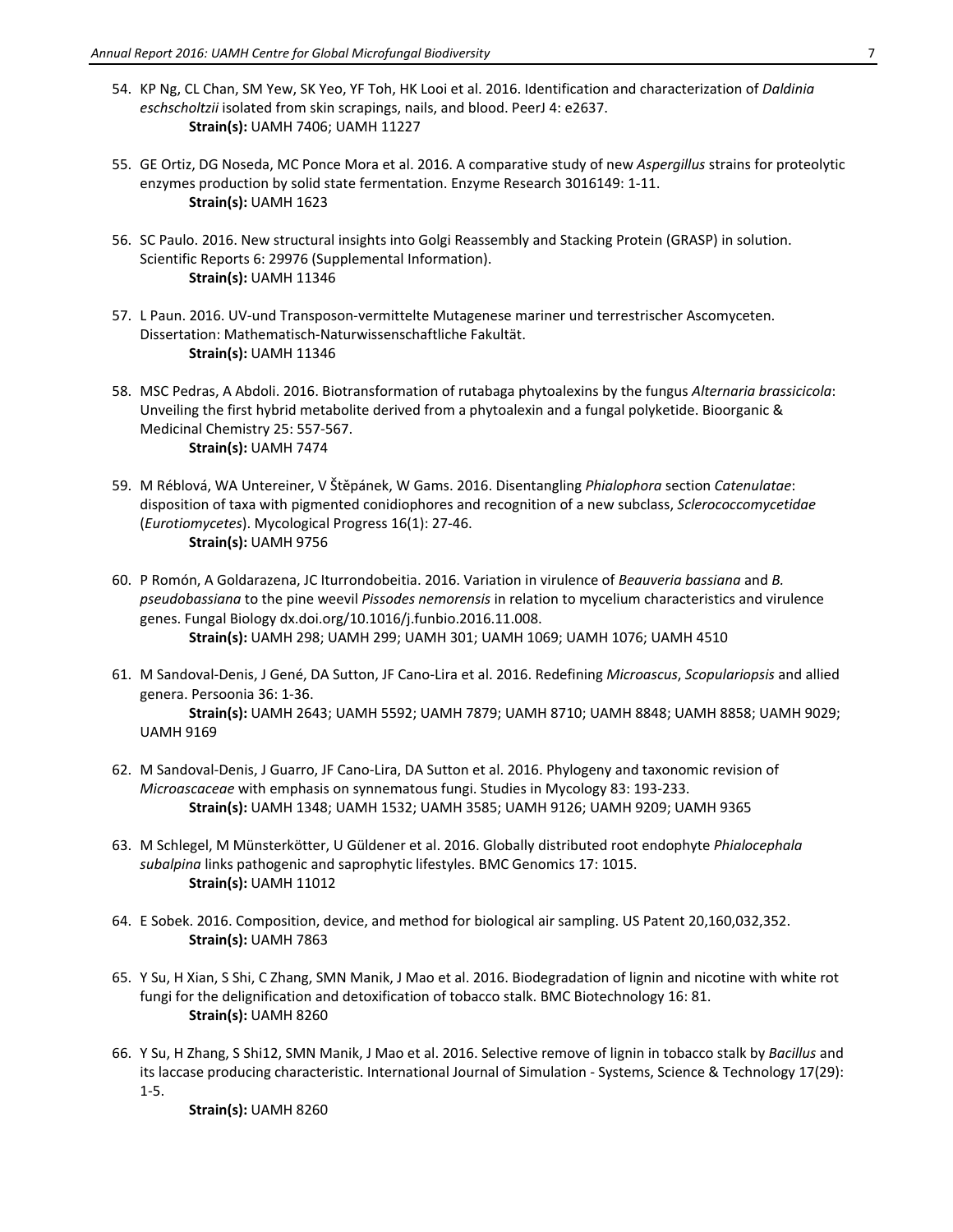- 67. CC Tsang, JFW Chan, WM Pong, JHK Chen et al. 2016. Cutaneous hyalohyphomycosis due to *Parengyodontium album* gen. et comb. nov. Medical Mycology 54(7): 699-713.  **Strain(s):** UAMH 1441; UAMH 4512; UAMH 8313; UAMH 9836; UAMH 10043; UAMH 11234
- 68. SM Vega Gutierrez, PT Vega Gutierrez, A Godinez et al. 2016. Feasibility of coloring bamboo with the application of natural and extracted fungal pigments. Coatings 6:37.  **Strain(s):** UAMH 4801; UAMH 10320; UAMH 11657
- 69. M Villarino, A De Cal, P Melgarejo et al. 2016. The development of genetic and molecular markers to register and commercialize *Penicillium rubens* (formerly *Penicillium oxalicum*) strain 212 as a biocontrol agent. Microbial Biotechology 9(1): 89-99.  **Strain(s):** UAMH 5148
- 70. N Wadke, D Kandasamy, H Vogel, L Lah, BD Wingfield et al. 2016. The bark-beetle-associated fungus, *Endoconidiophora polonica*, utilizes the phenolic defense compounds of its host as a carbon source. Plant Physiology 171(2): 914-931.  **Strain(s):** UAMH 11346
- 71. GL Weber, A Boonloed, KM Naas, MT Koesdjojo et al. 2016. A method to stimulate production of extracellular pigments from wood-degrading fungi using a water carrier. Current Research in Environmental & Applied Mycology 6 (3): 218-230.  **Strain(s):** UAMH 4802; UAMH 7615; UAMH 10320; UAMH 11517; UAMH 11657
- 72. X Wei, J Chen, C Zhang, D Pan. 2016. A new *Oidiodendron maius* strain Isolated from *Rhododendron fortunei* and its effects on nitrogen uptake and plant growth. Frontiers in Microbiology 7: 1377.  **Strain(s):** UAMH 1525; UAMH 1540; UAMH 1991
- 73. H Xu, A Navarro-Ródenas, JEK Cooke, JJ Zwiazek. 2016. Transcript profiling of aquaporins during basidiocarp development in *Laccaria bicolor* ectomycorrhizal with *Picea glauca*. Mycorrhiza 26(1): 19-31.  **Strain(s):** UAMH 8232
- 74. X Yuan, G Tian, Y Zhao, L Zhao, H Wang, TB Ng. 2016. Biochemical characteristics of three laccase isoforms from the basidiomycete *Pleurotus nebrodensis*. Molecules 21(2): 203.  **Strain(s):** UAMH 8260
- 75. BR Ziesman. 2016. Development and validation of a *Sclerotinia sclerotiorum*-specific quantitative PCR assay to assess risk of Sclerotinia stem rot of canola (*Brassica napus*). PhD Thesis, University of Alberta.  **Strain(s):** UAMH 16; UAMH 1784; UAMH 4514; UAMH 6321; UAMH 9192
- 76. Q Yang, H Wang, H Zhang, X Zhang, MT Apaliya et al. 2017. Effect of *Yarrowia lipolytica* on postharvest decay of grapes caused by *Talaromyces rugulosus* and the protein expression profile of *T. rugulosus*. Postharvest Biology and Technology 126: 15-22.  **Strain(s):** UAMH 11346

# **GenBank Sequences of UAMH Strains released in 2016**

A total of 12,198 sequences relating to UAMH strains were released on NCBI GenBank in 2016 [based on GenBank search string: UAMH AND ( "2016/01/01"[PDAT] : "2016/12/31"[PDAT] )]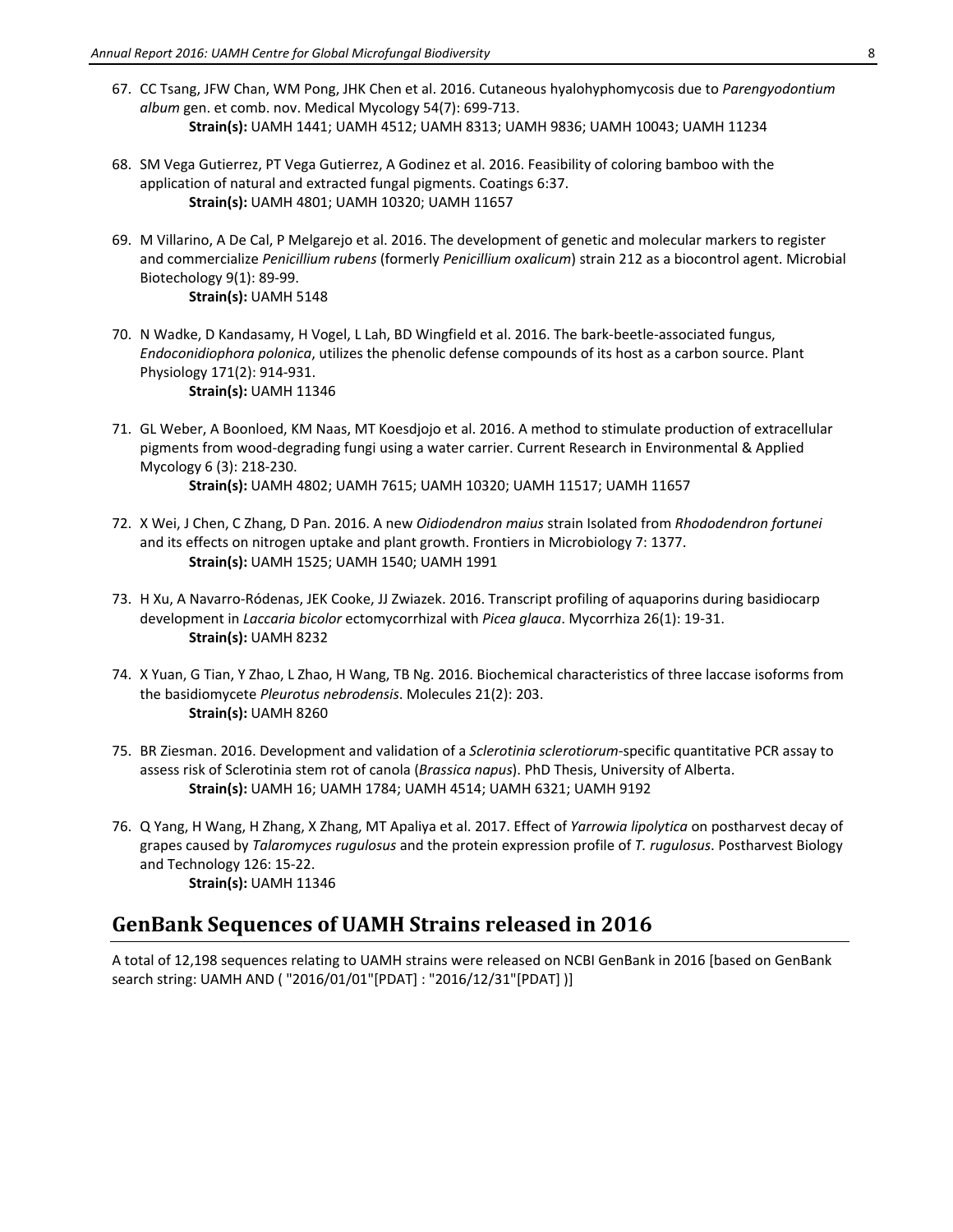|    | Table 1. Cultures Received in 2016                               |         |       |
|----|------------------------------------------------------------------|---------|-------|
|    | Person or industry or culture collection and address             | Purpose | Total |
|    | Scott J, DLSPH - Univ of Toronto, Toronto, ON                    | D       | 14    |
|    | Summerbell R, Sporometrics Inc., Toronto, ON                     | D       |       |
| 3. | Untereiner W, Dept of Biology, Brandon Univ, Brandon, MB         | D       |       |
| 4. | Yoder J, Dept of Biology, Wittenberg University, Springfield, OH | ID/D    |       |

### **Cultures received from:**

| <b>Total cultures received</b> | 38 |
|--------------------------------|----|
| International                  |    |
| US                             |    |
| Canada                         | 37 |

Codes: **D**= Deposit; **ID**= Identification